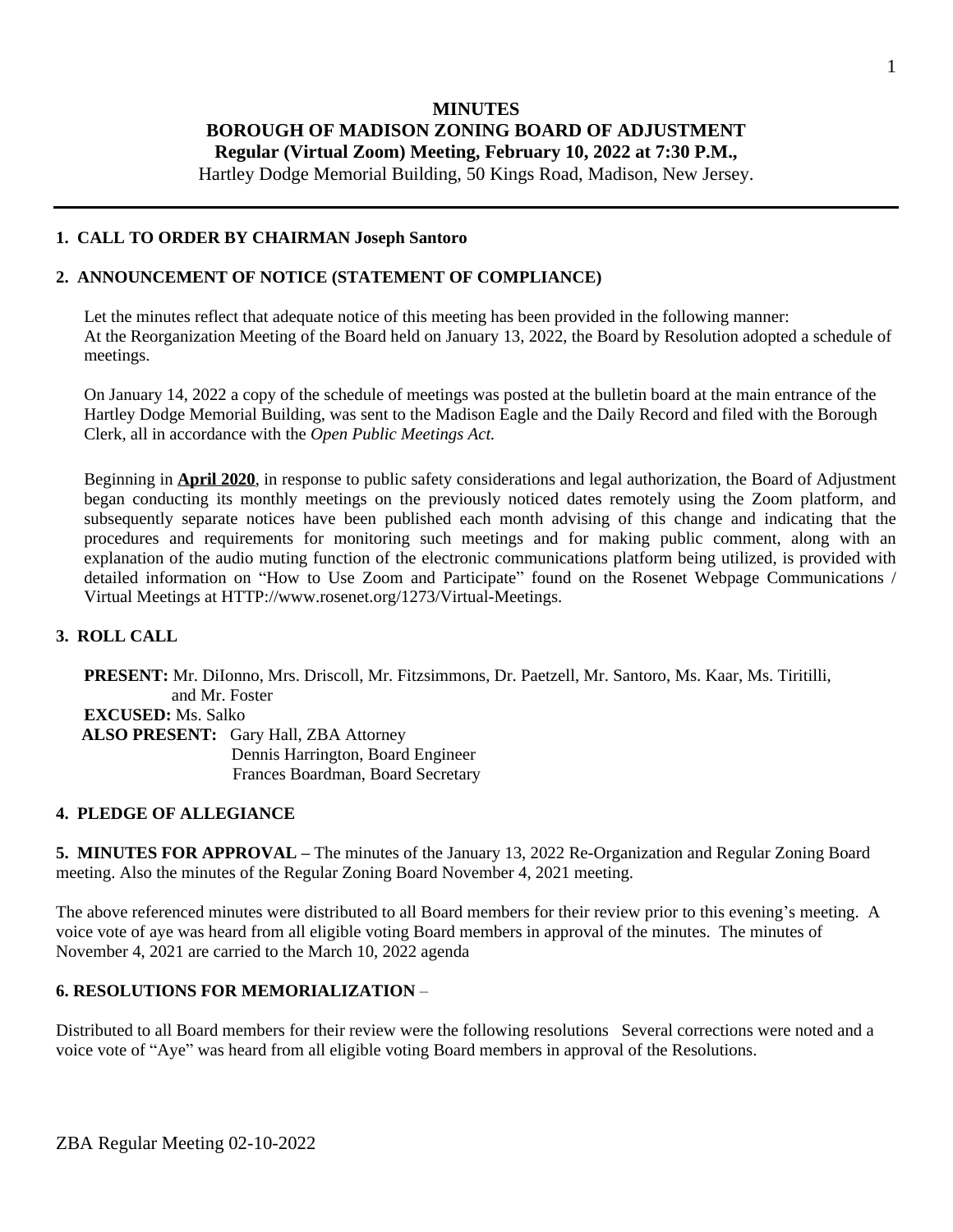### **CASE NO. Z 21-017**

Resolution granting Preliminary and Final Site Plan Approval with Variances to The Heller Group, Block: 2208, Lot: 27, 306 Main Street as Applicant is seeking Preliminary & Final Site Plan approval, Conditional Use, Bulk Variances and Waivers to permit certain alterations for the adaptive use of the former bank building with Drive-Thru access and reconfiguration of the existing parking lot.

## **CASE NO. Z 21-031**

Resolution granting variance application to Josh Auzins, Block: 1902, Lot: 3, 5 Grove Street**,** to construct a Detached 2 Car Garage, Dormer addition to Existing Principal Dwelling, Bilco Doors, Wood Deck, Paved Patio, Paving of Portion of Existing Gravel Driveway, Removal of Portion of Existing Gravel Driveway, Topsoil, Seed and Fertilize Area of Removed Gravel Driveway. Note: Roadway Drop Curb and Portion of Existing Driveway is "Shared" with Adjacent Property located at 3 Grove Street in an R-3 (Single-Family Residential) Zone requiring relief from Maximum Accessory Structure Floor Area, Minimum Property Line to Driveway Setback and Maximum Impervious Lot Coverage.

## **7. SCHEDULING AND PROCEDURAL MATTERS –**

## **8. OLD BUSINESS –**

**9. NEW BUSINESS –**

# **CASE NO. Z 21-032 Tamara Feldman & Jeffery Witz Block: 4802, Lot: 22 2 Winding Way**

# Applicants are seeking permission to construct a 2nd story Addition, Open Front Porch and an Air Conditioning Unit in an R-2 (Single-Family Residential) Zone requiring relief from Minimum Front Yard Setback – Winding Way, Minimum Front Yard Setback – Sinclair Terrace, Minimum Side Yard Setback – Right, Maximum Principal Building Coverage and Maximum Impervious Lot Coverage. At the request of the applicant's Attorney this application will be carried to the March 10, 2022 meeting of the Zoning Board without further notice.

# **CASE NO. Z 21-033 Cynthia & Damian Pappa Block: 3401, Lot: 13 1 Woodcliff Drive**

Applicants are seeking permission to construct a 2nd Story Addition, 1 Story Addition, Paver Patio, Front Landing Roof and Air Conditioning Unit in an R-3 (Single Family Residential) Zone requiring relief from Minimum Front Yard Setback and Minimum Rear Yard Setback.

Sworn in to testify this evening were Mr. Pappa and Mr. David DellaDonna, Architect. The following exhibits were marked:

- B 1: Letter of Denial issued by Danny Buckelew dated October 29, 2021
- A 1: Survey prepared by Morgan Engineering & Surveying, dated 05/14/2021
- A 2: Site and Architectural Plans prepared by David Della Donna, Architect consisting of two sheets dated and last revised 09/24/2021
- A 3: Color Photos, consisting of Three Pages collectively.

ZBA Regular Meeting 02-10-2022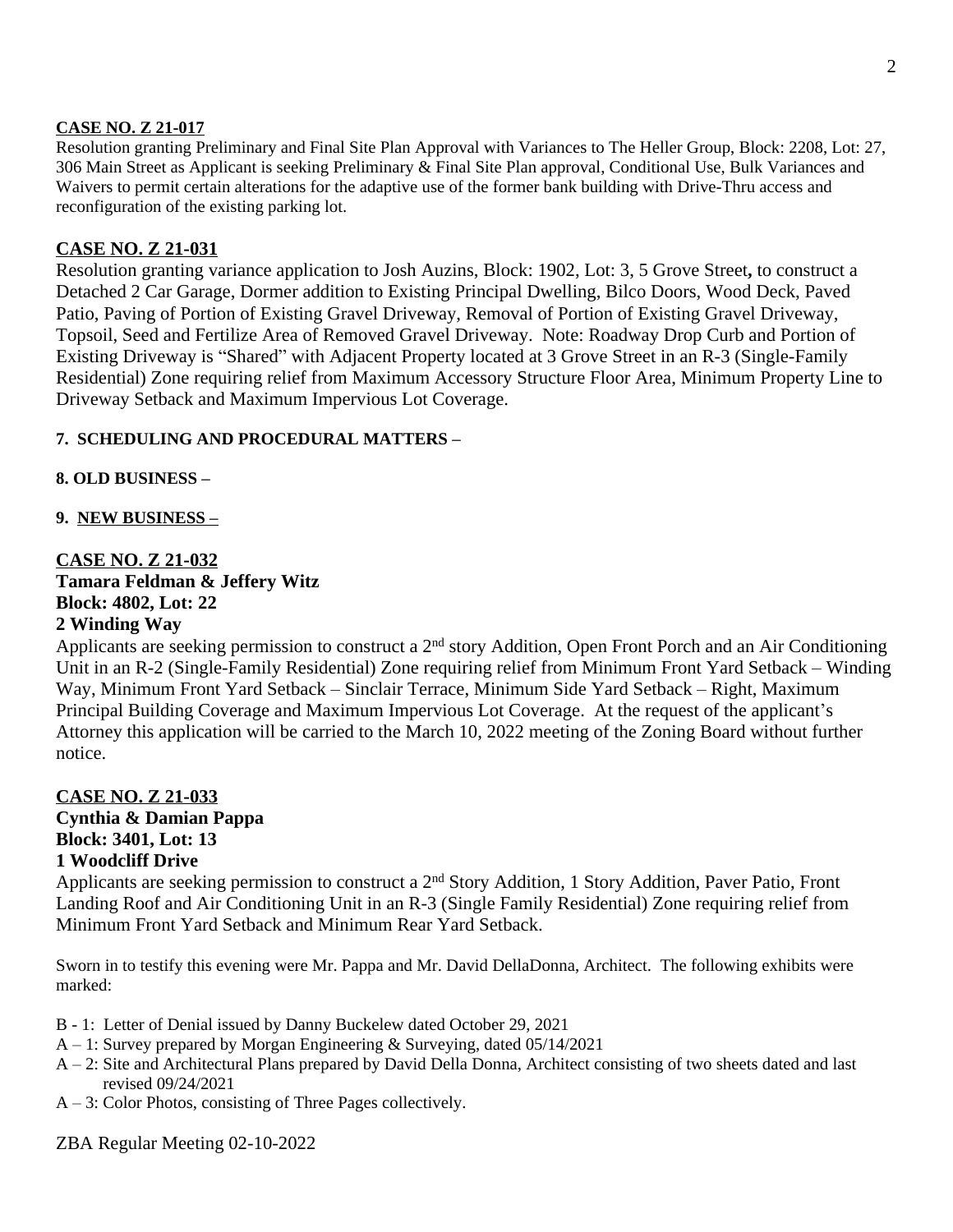Mr. Pappa began his testimony; stating that he and his wife have been residents in Madison since 2008. They have established ties with other residents in town, along with a school community of friends from their children.

Mr. Della Donna began his testimony. Sharing his screen, he described the application before the Board stating that this is a corner property with several zoning constraints due to the shape of the property.

Floor plans and elevations were discussed at length. The proposed rooflines were shown and discussed. Mr. Della Donna stated that the proposed addition is achievable and would not cause a determent to the neighborhood. The current home is a three bedroom Split Level and the addition would include a new master bedroom. He will be adding some Colonial elements but the home would still be a Split Level. The addition of a pad/walkway was discussed with Mr. Della Donna and Mr. Pappa. It was determined this would not increase the impervious lot coverage.

The addition is a vertical expansion with a proposed paver patio. The applicant has not considered a drywell as part of this application. Mr. Pappa asked for more clarification on a drywell system as being discussed. Mr. Harrington offered his comments. The Board feels that the drywell should capture the entire roof leaders. Mr. Pappa and Mr. Della Donna will work with Mr. Harrington regarding this condition of Approval. Mr. Pappa asked if a drywell was a necessity in this case. Mr. Santoro asked the Board their thoughts on the matter, Mrs. Driscoll does not feel that a drywell is necessary however; the other Board members weighed in and feel that a drywell as a condition of the resolution is warranted.

Ms. Kaar asked about the air conditioning unit. Mr. Della Donna stated that the unit would be relocated. He was reminded that the Borough Ordinance requires screening to be done around the unit.

It was determined that a site visit with Mr. Della Donna and Mr. Harrington would be scheduled regarding the determination of the drywell location.

There being no further testimony Mr. Santoro opened the meeting to the public for questions, seeing none that portion of the hearing was closed. The Board began its deliberation. Mr. Hall reiterated the conditions that would be placed in the resolution.

A motion to approve with conditions was made by Ms. Kaar, seconded by Mr. Fitzsimmons A roll call was requested and recorded as follows:

AYES: Mr. DiIonno, Mrs. Driscoll, Mr. Fitzsimmons, Ms. Kaar, Dr. Paetzell, Mr. Santoro, and Mr. Foster NAYS: None

A five-minute break was taken at 8:53pm, with all members returning and present at 9:03pm.

## **CASE NO. Z 21-034 Robert Bicknese Block: 4004, Lot: 45 7 Cross Gates Road**

Applicant is seeking permission to construct Interior Renovations, (1) 1 Story Rear Addition, New Front Stoop (East Lane), Modify Existing Front Stoop (Cross Gates Road), Modifications to Existing Rear Patio, Temporary Dumpster in an R-2 (Single-Family Residential) Zone requiring relief from Minimum Side Yard Setback and Maximum Principal Building Coverage.

Sworn in to testify this evening was Mr. Bicknese and Tim Klesse from Klesse Forbes Architects. The following exhibits were marked: